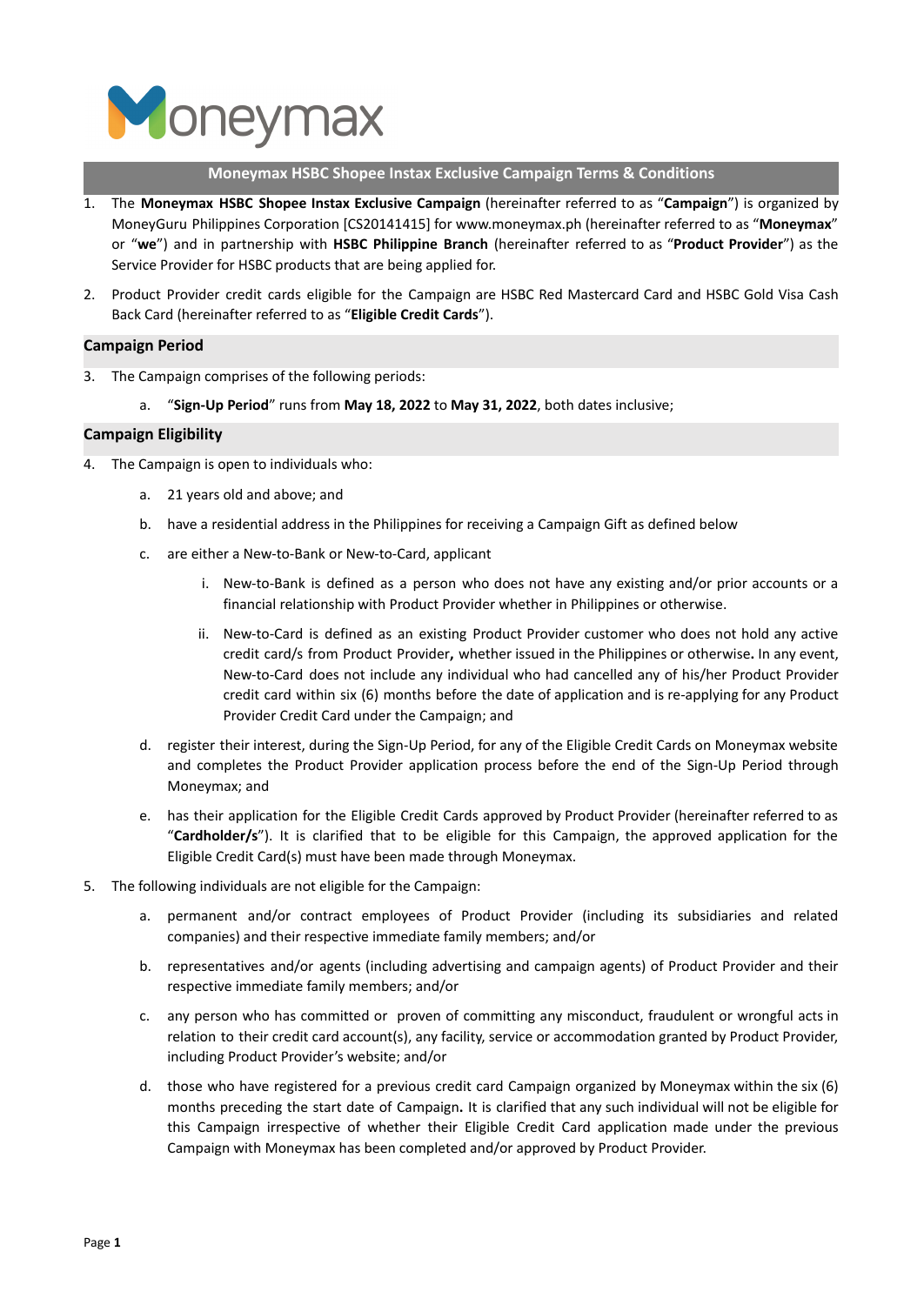

- 6. It is further clarified that those who make a direct or online application for any of Eligible Credit Card(s) at any of Product Provider's branches or website or through a direct sales representative or other third-party sales agent may not be eligible to receive a Campaign Gift (defined below) under this Campaign.
- 7. Moneymax reserves the right to reject information submitted on the Moneymax website and/or social media if we deem it not legible, in non-English alphabets, to use foul language, or proven it as spam or of a fraudulent nature.

## **Campaign Mechanics**

8. Cardholders who fulfil the Campaign Eligibility requirements set out in clauses 4 and 5, and their subclauses above, will be considered a "**Successful Cardholder**" of the Campaign.

9. Each Successful Cardholder will be entitled to and shall only receive one (1) **Campaign Gift** regardless of the number of approved Eligible Credit Cards issued by Product Provider. "**Campaign Gift**" is defined as either one (1) of the following:

- **a) One (1) Instax Mini 11 Fujifilm worth PHP4,299 (recommended retail value) ("Gift A");OR**
- **b) One (1) Shopee voucher worth PHP2,500 (retail price) ("Gift B").**

10. Cardholders with a residential address in the Philippines may choose either one (1) of the available Campaign Gifts upon submission of application for the Eligible Credit Card. Successful Cardholders with a residential address in the Philippines will be issued their chosen Campaign Gift (subject always to availability of third-party distribution and supply channels, and/or merchant delivery schedules, over which we have no control).

11. This promotional campaign is not valid in conjunction with any other promotions and/or campaigns. Successful Cardholder who receive the Campaign Gift shall not be eligible to participate in other sign-up card campaigns by Product Provider or its third-party sales agents.

## **Campaign Gift Redemption**

12. Moneymax will contact all Successful Cardholders via a confirmation email within one (1) to two (2) weeks of Moneymax receiving the Successful Cardholders' approval status from the Product Provider (hereinafter referred to as "**Confirmation Email**") and the Campaign Gift: (a. Gift A) will subsequently be delivered to the address supplied by Successful Cardholders to Moneymax ("**Cardholder Address**"); (b. Gift B) will subsequently be sent to the email address supplied by Successful Cardholders to Moneymax ("**Cardholder Email**"). Moneymax is not responsible for any wrongful or missing delivery of the Campaign Gift due to any incorrect or incomplete Cardholder Address supplied. No replacement of Campaign Gift will be offered.

13. The Campaign Gift cannot be transferred to other parties, is not refundable and is strictly not exchangeable for cash, credit, or other goods.

14. Delivery or fulfilment of Campaign Gift is estimated to be six (6) to ten (10) weeks from date of Confirmation Email (subject always to availability of third-party distribution and supply channels, and/or merchant delivery schedules, over which we have no control). A maximum of three (3) free delivery attempts will be made to deliver the Campaign Gift to the Cardholder Address. Signed receipt by any person at the Cardholder Address is conclusive of successful delivery. In the event the Successful Cardholder is unable to receive their Campaign Gift within the stipulated delivery attempts, the Successful Cardholder may contact Moneymax to arrange delivery of the Campaign Gift and will be required to pay the applicable delivery costs for the same.

15. The Campaign Gift choice of size, technical specifications and/or colour is at the discretion of Moneymax, based on available stock from the merchant/s.

16. The Campaign Gift does not include any accessories or items (unless stated) that may be shown on any marketing materials, as they are for illustration purposes only. The recommended retail value of the gifts provided above is the item's retail value at the time of permit application and is subject to change by the issuing merchant, over which we have no control.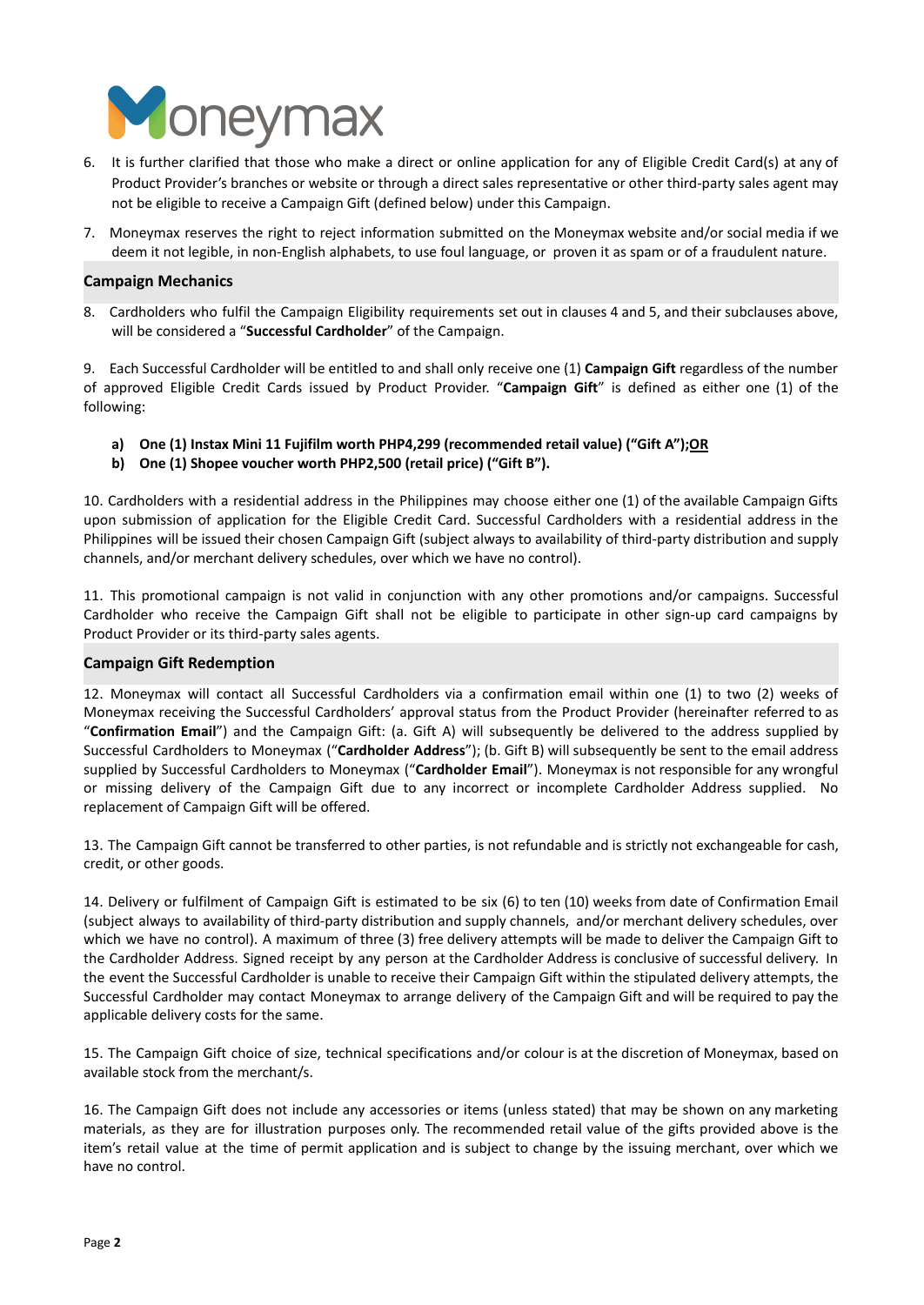

17. The use of the Campaign Gift is subject to terms and conditions of the issuing merchant(s).

18. All servicing or warranty claims should be directed to the merchant, manufacturer or distributor of the Campaign Gift. Please refer to the warranty card / box / notification / delivery receipt attached with the Campaign Gift.

19. Moneymax and Product Provider are not in any way endorsing, sanctioning, approving or supporting the brand/s or merchandise of the Campaign Gift. Any query and/or dispute on the usage of the Campaign Gift must be directed to, and resolved directly with the issuing merchant/s.

20. Campaign Gift brand/s or merchandise are not a participant in or sponsor of this Campaign. The brand/s logo and/or trademarks remains the intellectual property of the brand.

21. By accepting the Campaign Gift, the Successful Cardholder agrees to give Moneymax the discretion to publish their name and masked phone number in a list on all Moneymax's website, social media accounts and communication platforms.

#### **General Campaign Terms and Conditions**

22. The use of the Moneymax website and services constitutes the acceptance of the general Terms and [Conditions](https://www.moneymax.ph/terms-and-conditions) and [Privacy](https://www.moneymax.ph/privacy-policy) Policy.

a. For the avoidance of doubt, during the course of using Moneymax services, individuals that have registered their interest and/or have applied for a Product Provider product listed on Moneymax, are deemed to have given explicit consent to the collection, use and sharing of their personal data between Moneymax and Product Provider, for the purposes of the administration of this Campaign, including application status, card activation status, and other qualifying criteria.

23. Moneymax reserves the right to (at its own discretion) disqualify any participant and/or withhold or confiscate in full or part any Campaign Gift if:

b. the participant is found to be, or reasonably proven of participating in any form of fraudulent practices (including but not limited to false identities, doctoring images, wilful spamming or manipulation of any Moneymax's processes, or website).

24. In the event of disputes, Moneymax's decision shall be final, in concurrence with the Department of Trade and Industry (DTI).

25. Where a participant is participating in any form of unlawful and/or fraudulent activity, we reserve the right to report such activity or suspicions to the police or relevant authorities.

26. Final approval of any Eligible Credit Card is determined by the relevant banks in their absolute discretion and is subject to the Product Provider's credit and risk processing criteria. Participating in this Campaign does not guarantee the approval of any Credit Card. Moneymax does not guarantee the approval of any Eligible Credit Card.

27. The participants of this Campaign signifies their agreement to access the Moneymax website and/or social media at regular intervals to view these terms and conditions and to ensure that they are kept up-to-date with any variations or changes which Moneymax may effect from time to time, in concurrence with DTI. Participants also agree that their continued participation in this Campaign will constitute their acceptance of these terms and conditions.

28. The decisions of Moneymax and Product Provider in relation to every aspect of the Campaign, including but not limited to the definition of Successful Cardholders, shall be deemed final and conclusive under any circumstance and no further appeal, enquiry and/or correspondence will be entertained, in concurrence with DTI.

29. These Campaign terms and conditions are governed by and construed under the laws of the Philippines.